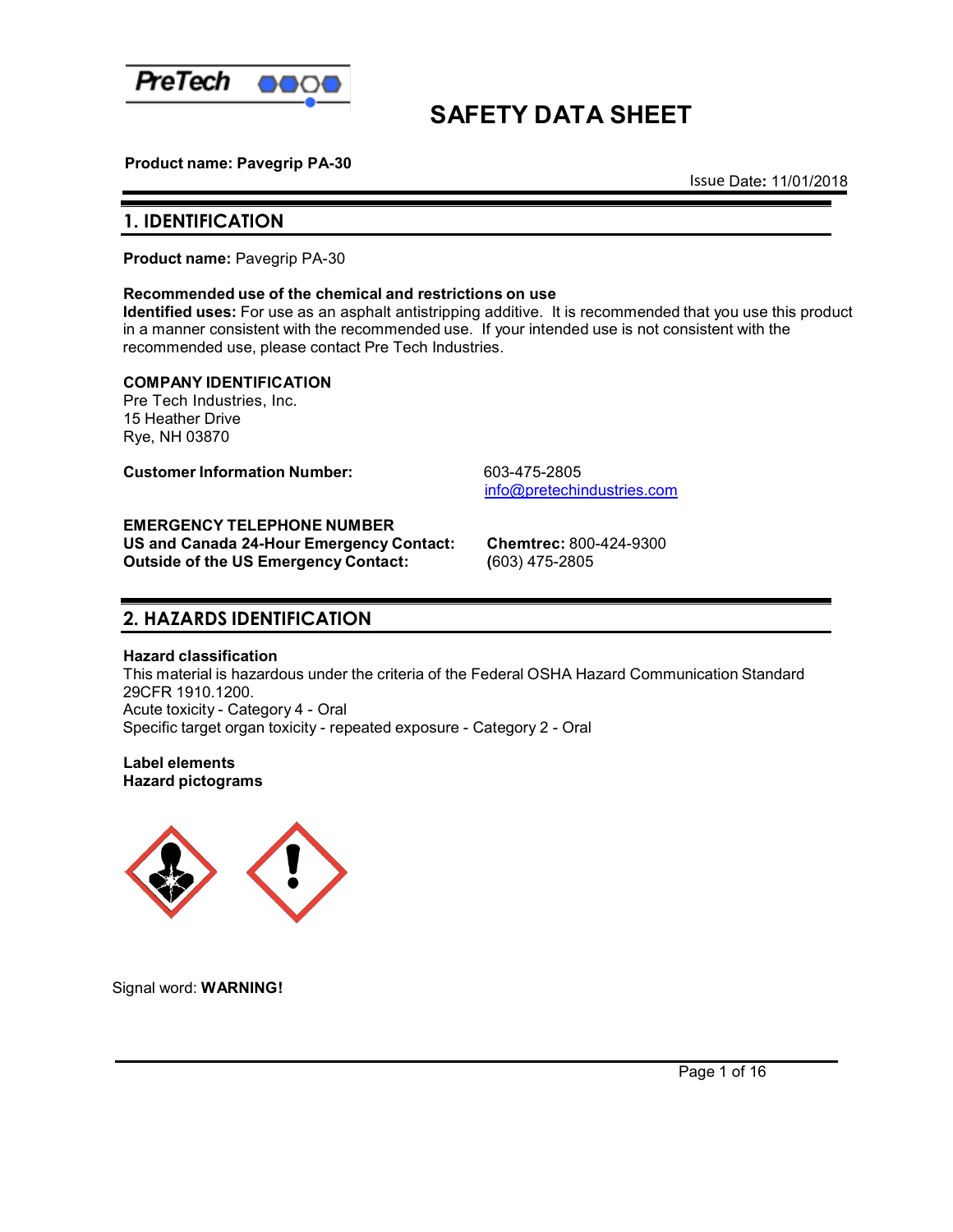## **Hazards**

Harmful if swallowed. May cause damage to organs (Kidney) through prolonged or repeated exposure if swallowed.

## **Precautionary statements**

## **Prevention**

Do not breathe dust/ fume/ gas/ mist/ vapours/ spray. Wash skin thoroughly after handling. Do not eat, drink or smoke when using this product.

## **Response**

IF SWALLOWED: Call a POISON CENTER or doctor/ physician if you feel unwell. Rinse mouth.

Get medical advice/ attention if you feel unwell.

## **Disposal**

Dispose of contents/ container to an approved waste disposal plant.

## **Other hazards**

no data available

## **3. COMPOSITION/INFORMATION ON INGREDIENTS**

| Component                               | <b>CASRN</b> | <b>Concentration</b> |
|-----------------------------------------|--------------|----------------------|
| <b>Proprietary Glycol Amine Mixture</b> | proprietary  | 100 %                |
|                                         |              |                      |

## **4. FIRST AID MEASURES**

## **Description of first aid measures**

**General advice:** First Aid responders should pay attention to self-protection and use the recommended protective clothing (chemical resistant gloves, splash protection). If potential for exposure exists refer to Section 8 for specific personal protective equipment.

**Inhalation:** Move person to fresh air; if effects occur, consult a physician.

**Skin contact:** Immediately flush skin with water while removing contaminated clothing and shoes. Get medical attention if symptoms occur. Wash clothing before reuse. Destroy contaminated leather items such as shoes, belts, and watchbands. Suitable emergency safety shower facility should be immediately available.

**Eye contact:** Flush eyes thoroughly with water for several minutes. Remove contact lenses after the initial 1-2 minutes and continue flushing for several additional minutes. If effects occur, consult a physician, preferably an ophthalmologist. Suitable emergency eye wash facility should be available in work area.

**Ingestion:** Do not induce vomiting. Seek medical attention immediately. If person is fully conscious give 1 cup or 8 ounces (240 ml) of water. If medical advice is delayed and if an adult has swallowed several ounces of chemical, then give 3-4 ounces (1/3-1/2 Cup) (90-120 ml) of hard liquor such as 80 proof whiskey. For children, give proportionally less liquor at a dose of 0.3 ounce (1 1/2 tsp.) (8 ml) liquor for each 10 pounds of body weight, or 2 ml per kg body weight [e.g., 1.2 ounce (2 1/3 tbsp.) for a 40 pound child or 36 ml for an 18 kg child].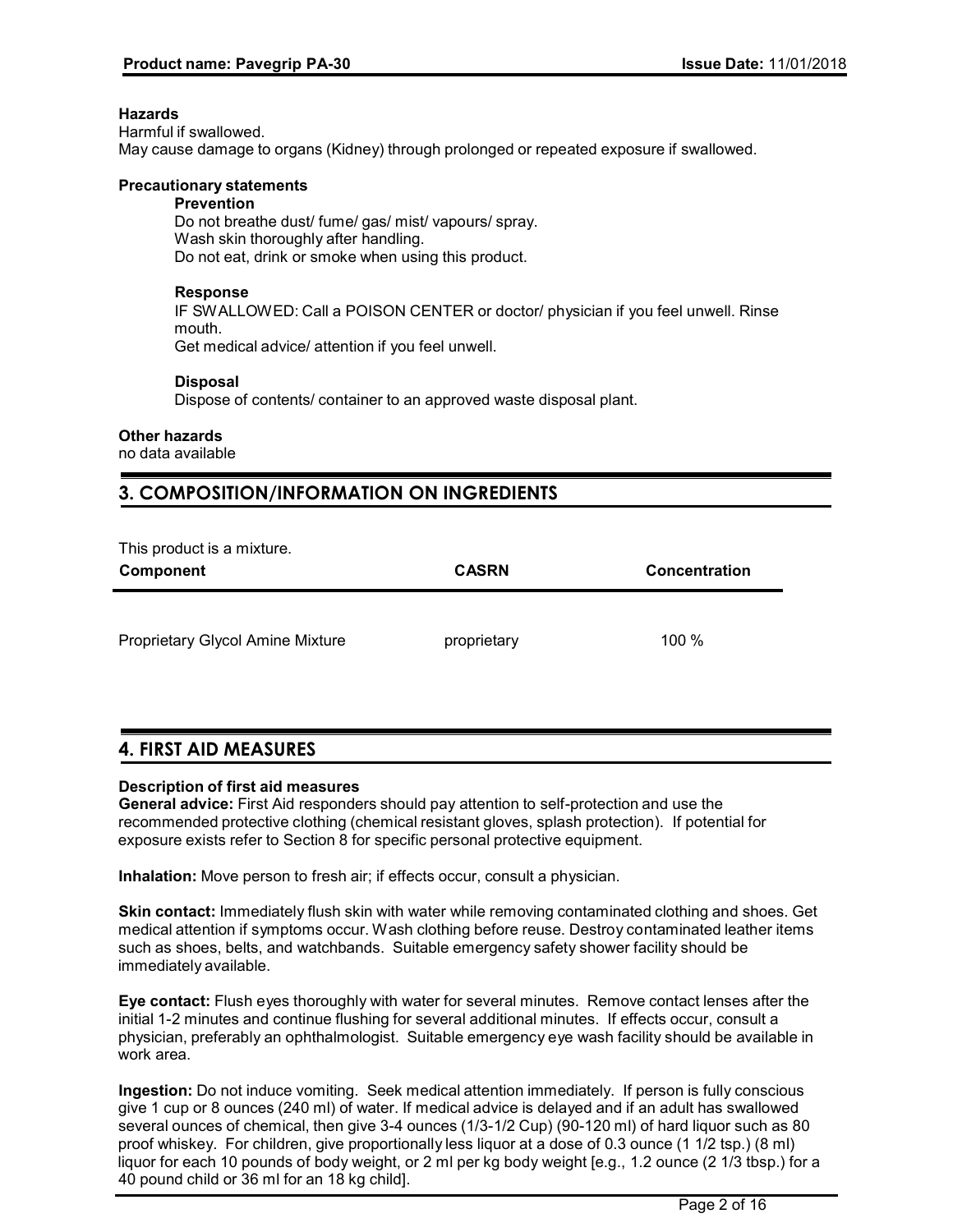**Most important symptoms and effects, both acute and delayed:** Aside from the information found under Description of first aid measures (above) and Indication of immediate medical attention and special treatment needed (below), any additional important symptoms and effects are described in Section 11: Toxicology Information.

## **Indication of any immediate medical attention and special treatment needed**

**Notes to physician:** Skin contact may aggravate preexisting dermatitis. If several ounces (60 - 100 ml) of ethylene glycol have been ingested, early administration of ethanol may counter the toxic effects (metabolic acidosis, renal damage). Consider hemodialysis or peritoneal dialysis & thiamine 100 mg plus pyridoxine 50 mg intravenously every 6 hours. If ethanol is used, a therapeutically effective blood concentration in the range of 100 - 150 mg/dl may be achieved by a rapid loading dose followed by a continuous intravenous infusion. Consult standard literature for details of treatment. 4-Methyl pyrazole (Antizol®) is an effective blocker of alcohol dehydrogenase and should be used in the treatment of ethylene glycol (EG), di- or triethylene glycol (DEG, TEG), ethylene glycol butyl ether (EGBE), or methanol intoxication if available. Fomepizole protocol (Brent, J. et al., New England Journal of Medicine, Feb. 8, 2001, 344:6, p. 424-9): loading dose 15 mg/kg intravenously, follow by bolus dose of 10 mg/kg every 12 hours; after 48 hours, increase bolus dose to 15 mg/kg every 12 hours. Continue fomepizole until serum methanol, EG, DEG, TEG or EGBE are undetectable. The signs and symptoms of poisoning include anion gap metabolic acidosis, CNS depression, renal tubular injury, and possible late stage cranial nerve involvement. Respiratory symptoms, including pulmonary edema, may be delayed. Persons receiving significant exposure should be observed 24-48 hours for signs of respiratory distress. In severe poisoning, respiratory support with mechanical ventilation and positive end expiratory pressure may be required. Maintain adequate ventilation and oxygenation of the patient. If lavage is performed, suggest endotracheal and/or esophageal control. Danger from lung aspiration must be weighed against toxicity when considering emptying the stomach. If burn is present, treat as any thermal burn, after decontamination. Treatment of exposure should be directed at the control of symptoms and the clinical condition of the patient.

## **5. FIREFIGHTING MEASURES**

**Suitable extinguishing media:** Water fog or fine spray. Dry chemical fire extinguishers. Carbon dioxide fire extinguishers. Foam. Alcohol resistant foams (ATC type) are preferred. General purpose synthetic foams (including AFFF) or protein foams may function, but will be less effective.

**Unsuitable extinguishing media:** Do not use direct water stream. May spread fire.

## **Special hazards arising from the substance or mixture**

**Hazardous combustion products:** During a fire, smoke may contain the original material in addition to combustion products of varying composition which may be toxic and/or irritating. Combustion products may include and are not limited to: Nitrogen oxides. Carbon monoxide. Carbon dioxide.

**Unusual Fire and Explosion Hazards:** Container may rupture from gas generation in a fire situation. Violent steam generation or eruption may occur upon application of direct water stream to hot liquids.

## **Advice for firefighters**

**Fire Fighting Procedures:** Keep people away. Isolate fire and deny unnecessary entry. Use water spray to cool fire exposed containers and fire affected zone until fire is out and danger of reignition has passed. Fight fire from protected location or safe distance. Consider the use of unmanned hose holders or monitor nozzles. Immediately withdraw all personnel from the area in case of rising sound from venting safety device or discoloration of the container. Burning liquids may be extinguished by dilution with water. Do not use direct water stream. May spread fire. Move container from fire area if this is possible without hazard. Burning liquids may be moved by flushing with water to protect personnel and minimize property damage.

**Special protective equipment for firefighters:** Wear positive-pressure self-contained breathing apparatus (SCBA) and protective fire fighting clothing (includes fire fighting helmet, coat, trousers, boots, and gloves). Avoid contact with this material during fire fighting operations. If contact is likely, change to full chemical resistant fire fighting clothing with self-contained breathing apparatus. If this is not available, wear full chemical resistant clothing with self-contained breathing apparatus and fight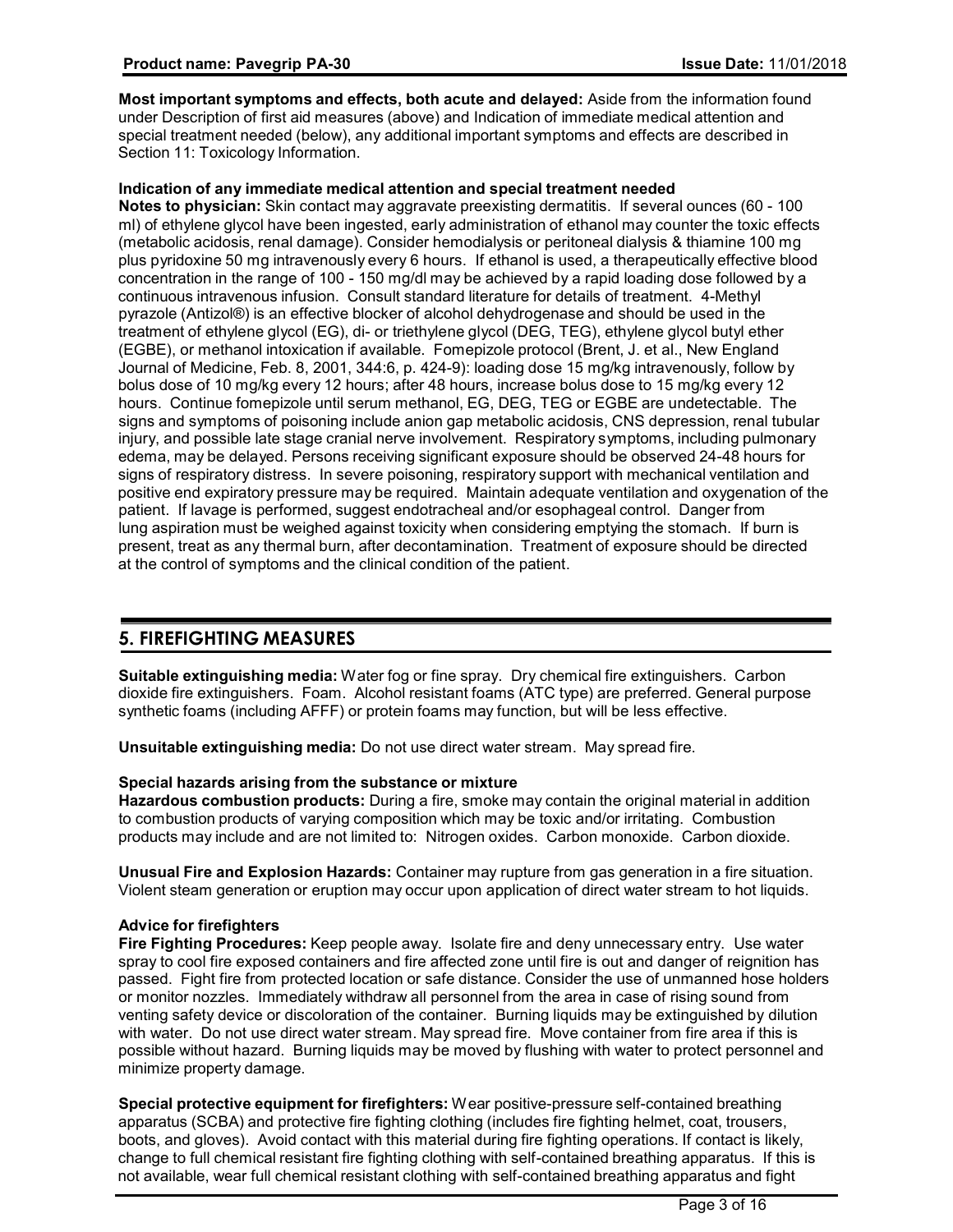fire from a remote location. For protective equipment in post-fire or non-fire clean-up situations, refer to the relevant sections.

## **6. ACCIDENTAL RELEASE MEASURES**

**Personal precautions, protective equipment and emergency procedures:** Isolate area. Keep unnecessary and unprotected personnel from entering the area. Refer to section 7, Handling, for additional precautionary measures. Use appropriate safety equipment. For additional information, refer to Section 8, Exposure Controls and Personal Protection.

**Environmental precautions:** Prevent from entering into soil, ditches, sewers, waterways and/or groundwater. See Section 12, Ecological Information.

**Methods and materials for containment and cleaning up:** Contain spilled material if possible. Collect in suitable and properly labeled containers. Small spills: Absorb with materials such as: Cat litter. Sand. Sawdust. Vermiculite. Zorb-all®. Hazorb®. Large spills: Dike area to contain spill. Pump into suitable and properly labeled containers. See Section 13, Disposal Considerations, for additional information.

## **7. HANDLING AND STORAGE**

**Precautions for safe handling:** Do not swallow. Avoid contact with eyes, skin, and clothing. Wash thoroughly after handling. Spills of these organic materials on hot fibrous insulations may lead to lowering of the autoignition temperatures possibly resulting in spontaneous combustion. See Section 8, EXPOSURE CONTROLS AND PERSONAL PROTECTION.

**Conditions for safe storage:** Do not store near food, foodstuffs, drugs or potable water supplies. Do not store in: Zinc. Aluminum. Carbon steel. Copper. Copper alloys. Galvanized containers. Additional storage and handling information on this product may be obtained by calling your sales or customer service contact. Ask for a product brochure.

## **8. EXPOSURE CONTROLS/PERSONAL PROTECTION**

## **Control parameters**

Exposure limits are listed below, if they exist.

| Component            | Regulation   | <b>Type of listing</b> | <b>Value/Notation</b> |
|----------------------|--------------|------------------------|-----------------------|
| Triethanolamine      | <b>ACGIH</b> | TWA                    | $5 \,\mathrm{mg/m}$   |
| Ethylene glycol      | Dow IHG      | TWA                    | $50 \text{ mg/m}$ 3   |
|                      | Dow IHG      | STEL                   | 100 mg/m $3$          |
|                      | <b>ACGIH</b> | C Aerosol only         | 100 mg/m $3$          |
| Triethylene glycol   | Dow IHG      | <b>TWA Total</b>       | 100 mg/m $3$          |
| Diethylene glycol    | US WEEL      | TWA                    | $10$ mg/m $3$         |
| Tetraethylene glycol | US WEEL      | TWA particulate        | $10$ mg/m $3$         |

## **Exposure controls**

**Engineering controls:** Use local exhaust ventilation, or other engineering controls to maintain airborne levels below exposure limit requirements or guidelines. If there are no applicable exposure limit requirements or guidelines, general ventilation should be sufficient for most operations. Local exhaust ventilation may be necessary for some operations.

## **Individual protection measures**

**Eye/face protection:** Use chemical goggles. If exposure causes eye discomfort, use a fullface respirator.

## **Skin protection**

**Hand protection:** Use gloves chemically resistant to this material. Use gloves with insulation for thermal protection, when needed. Examples of preferred glove barrier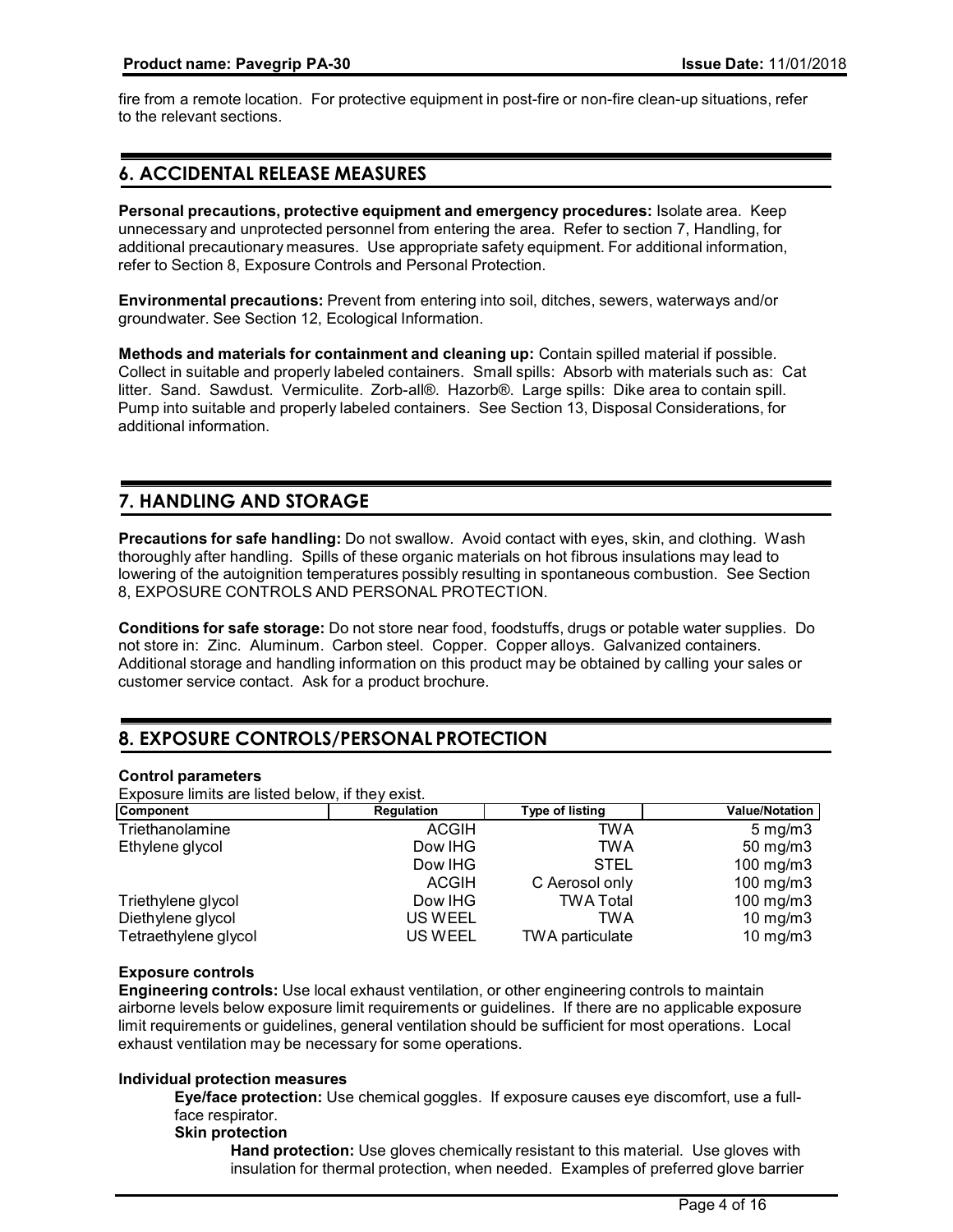materials include: Chlorinated polyethylene. Nitrile/butadiene rubber ("nitrile" or "NBR"). Polyethylene. Ethyl vinyl alcohol laminate ("EVAL"). Polyvinyl alcohol ("PVA"). Examples of acceptable glove barrier materials include: Butyl rubber. Natural rubber ("latex"). Neoprene. Polyvinyl chloride ("PVC" or "vinyl"). Viton. NOTICE: The selection of a specific glove for a particular application and duration of use in a workplace should also take into account all relevant workplace factors such as, but not limited to: Other chemicals which may be handled, physical requirements (cut/puncture protection, dexterity, thermal protection), potential body reactions to glove materials, as well as the instructions/specifications provided by the glove supplier.

**Other protection:** Use protective clothing chemically resistant to this material. Selection of specific items such as face shield, boots, apron, or full body suit will depend on the task. When handling hot material, protect skin from thermal burns as well as from skin absorption.

**Respiratory protection:** Respiratory protection should be worn when there is a potential to exceed the exposure limit requirements or guidelines. If there are no applicable exposure limit requirements or guidelines, wear respiratory protection when adverse effects, such as respiratory irritation or discomfort have been experienced, or where indicated by your risk assessment process. For most conditions, no respiratory protection should be needed; however, if material is heated or sprayed, use an approved air-purifying respirator.

The following should be effective types of air-purifying respirators: Organic vapor cartridge with a particulate pre-filter.

## **9. PHYSICAL AND CHEMICAL PROPERTIES**

| Appearance                                        |                                       |
|---------------------------------------------------|---------------------------------------|
| <b>Physical state</b>                             | Liquid.                               |
| Color                                             | Black                                 |
| Odor                                              | Ammoniacal                            |
| <b>Odor Threshold</b>                             | No test data available                |
| рH                                                | No test data available                |
| <b>Melting point/range</b>                        | No test data available                |
| <b>Freezing point</b>                             | No test data available                |
| Boiling point (760 mmHg)                          | 197 °C (387 °F) Literature            |
| <b>Flash point</b>                                | closed cup 173 °C (343 °F) Literature |
| <b>Evaporation Rate (Butyl Acetate</b><br>$= 1$   | no data available                     |
| Flammability (solid, gas)                         | Not Applicable                        |
| <b>Lower explosion limit</b>                      | No test data available                |
| <b>Upper explosion limit</b>                      | No test data available                |
| <b>Vapor Pressure</b>                             | 0.1 mmHg Literature                   |
| <b>Relative Vapor Density (air = 1)</b>           | 1 Literature                          |
| <b>Relative Density (water = 1)</b>               | 1.12 at 25 °C $(77 °F)$ Literature    |
| <b>Water solubility</b>                           | 100 % Literature by weight            |
| <b>Partition coefficient: n-</b><br>octanol/water | no data available                     |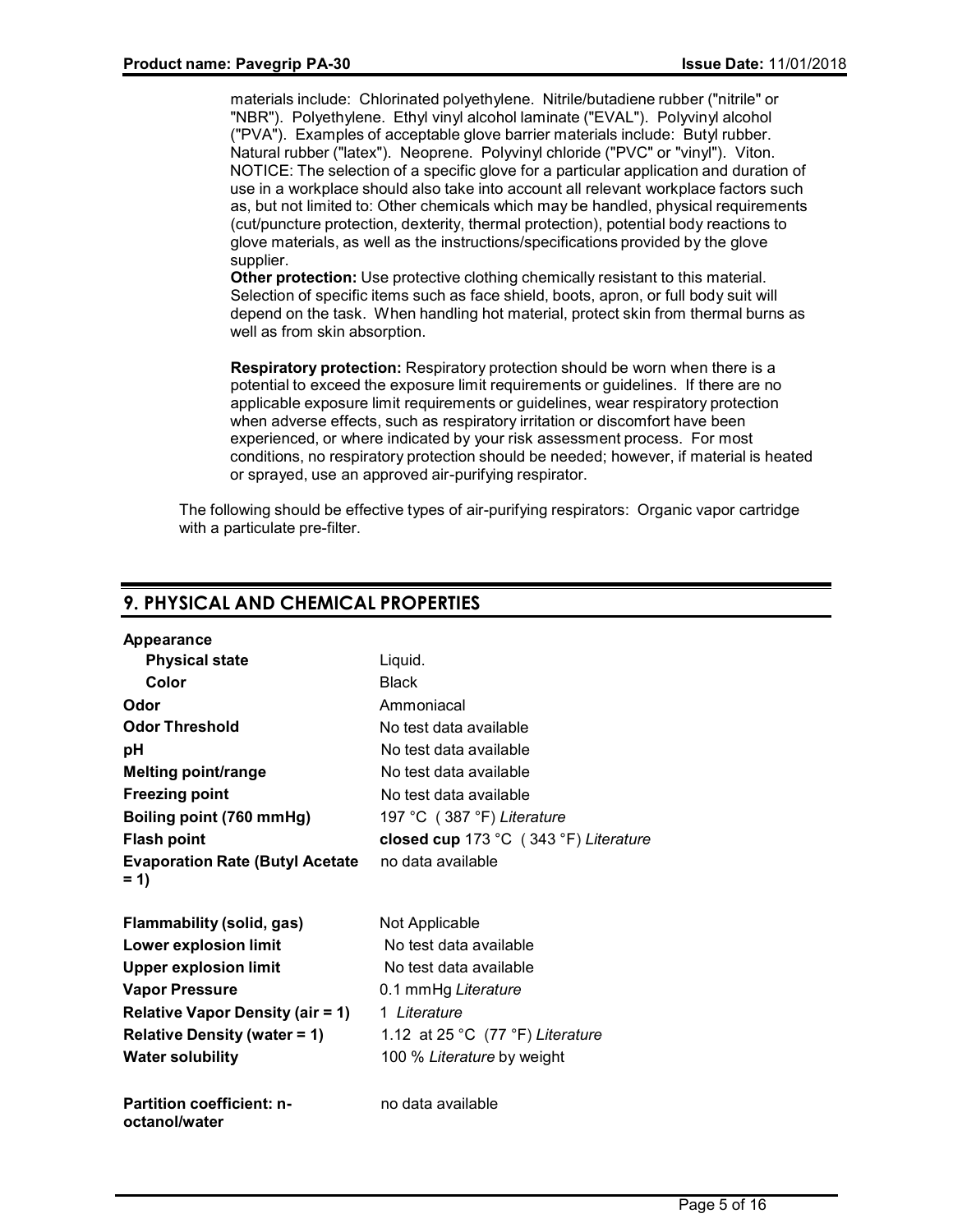**Product name: Pavegrip PA-30 Issue Date:** 11/01/2018

| <b>Auto-ignition temperature</b>      | No test data available    |
|---------------------------------------|---------------------------|
| <b>Decomposition temperature</b>      | No test data available    |
|                                       |                           |
| <b>Kinematic Viscosity</b>            | Not determined            |
| <b>Explosive properties</b>           | no data available         |
| <b>Oxidizing properties</b>           | no data available         |
| <b>Molecular weight</b>               | Not applicable            |
| <b>Percent volatility</b>             | Not determined            |
| <b>Particle size</b>                  | Not applicable to liquids |
| <b>Saturated vapour concentration</b> | Not determined            |
|                                       |                           |

NOTE: The physical data presented above are typical values and should not be construed as a specification.

## **10. STABILITY AND REACTIVITY**

**Reactivity:** no data available

**Chemical stability:** Stable under recommended storage conditions. See Storage, Section 7.

**Possibility of hazardous reactions:** Polymerization will not occur.

**Conditions to avoid:** Exposure to elevated temperatures can cause product to decompose. Generation of gas during decomposition can cause pressure in closed systems.

**Incompatible materials:** Avoid contact with: Nitrites. Strong acids. Strong oxidizers. Product may potentially react with various halogenated organic solvents, resulting in temperature and/or pressure increases Avoid contact with metals such as: Aluminum. Zinc. Copper. Galvanized metals. Heating above 60°C in the presence of aluminum can result in corrosion and generation of flammable hydrogen gas. Avoid unintended contact with: Halogenated hydrocarbons.

**Hazardous decomposition products:** Decomposition products depend upon temperature, air supply and the presence of other materials. Decomposition products can include and are not limited to: Aldehydes. Alcohols. Ethers.

## **11. TOXICOLOGICAL INFORMATION**

*Toxicological information appears in this section when such data is available.*

## **Acute toxicity**

**Acute oral toxicity** For Ethylene glycol: Lethal Dose, Human, adult, 3 Ounces Diethylene glycol. Lethal Dose, Human, adult, 2 Ounces Estimated.

## **Acute dermal toxicity**

Based on information for component(s):

## **Acute inhalation toxicity**

At room temperature, exposure to vapor is minimal due to low volatility. With good ventilation, single exposure is not expected to cause adverse effects. If material is heated or areas are poorly ventilated, vapor/mist may accumulate and cause respiratory irritation and symptoms such as headache and nausea.

As product: The LC50 has not been determined.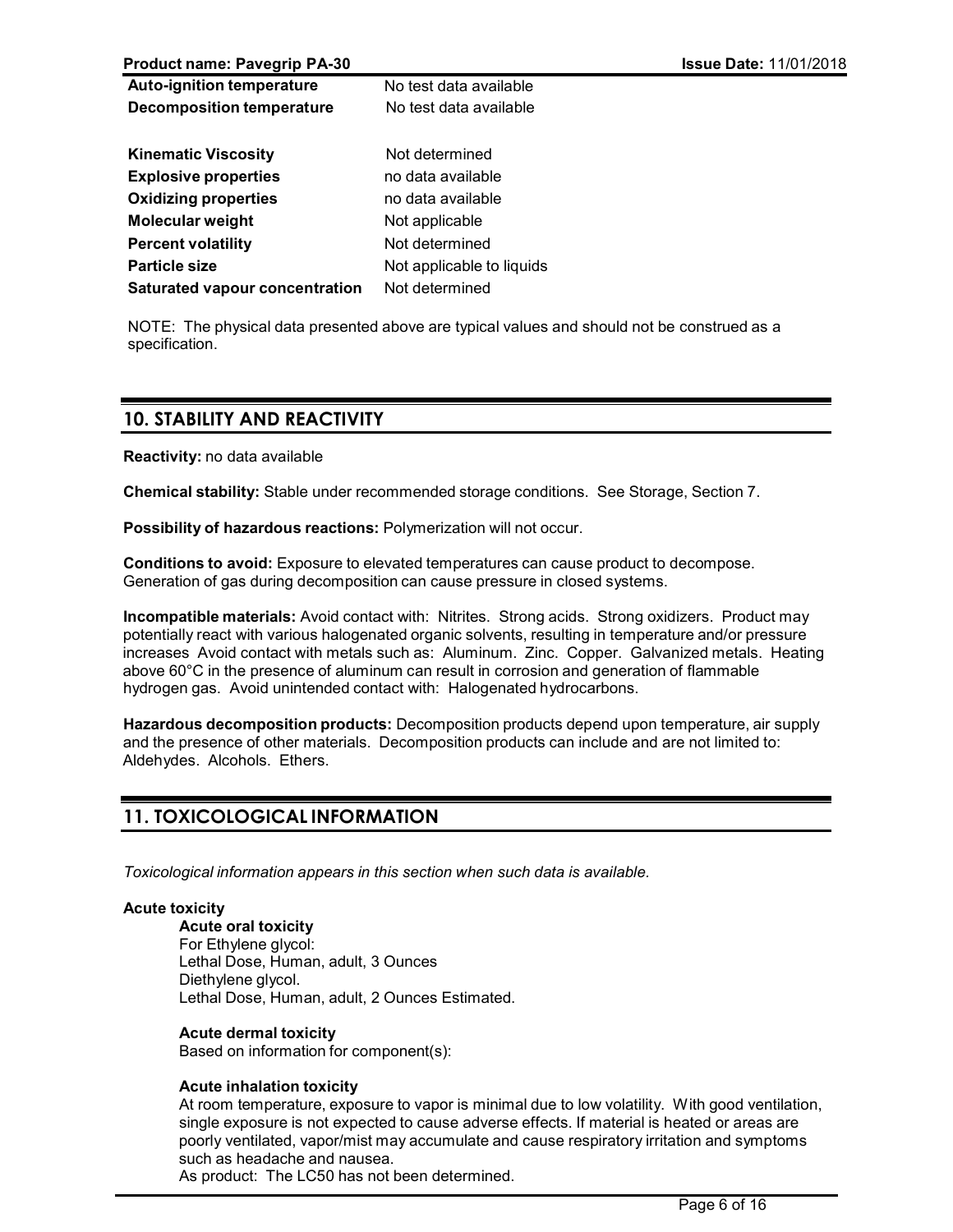## **Skin corrosion/irritation**

Prolonged contact may cause skin irritation with local redness.

Repeated contact may cause skin burns. Symptoms may include pain, severe local redness, swelling, and tissue damage.

May cause drying and flaking of the skin.

## **Serious eye damage/eye irritation**

May cause moderate eye irritation. Vapor or mist may cause eye irritation.

## **Sensitization**

Based on information for component(s): Skin contact may cause an allergic skin reaction in a small proportion of individuals.

For respiratory sensitization: No relevant data found.

## **Specific Target Organ Systemic Toxicity (Single Exposure)**

Product test data not available.

## **Specific Target Organ Systemic Toxicity (Repeated Exposure)**

Based on information for component(s): Repeated excessive exposure may cause irritation of the upper respiratory tract. In humans, effects have been reported on the following organs: Central nervous system. Kidney. Gastrointestinal tract. Observations in humans include: Nystagmus (involuntary eye movement). In animals, effects have been reported on the following organs: Liver.

## **Carcinogenicity**

For the major component(s): Findings from a chronic skin painting study by NTP include liver tumors in mice. Mechanistic studies indicate that tumor formation is of questionable relevance to humans. Diethylene glycol has been tested for carcinogenicity in animal studies and is not believed to pose a carcinogenic risk to man. Contains component(s) which did not cause cancer in laboratory animals.

## **Teratogenicity**

Based on information for component(s): Has caused birth defects in laboratory animals only at doses toxic to the mother. Has been toxic to the fetus in laboratory animals at doses toxic to the mother. However, the relevance of this to humans is unknown. Dose levels producing these effects were many times higher than any dose levels expected from exposure due to use.

## **Reproductive toxicity**

Ingestion of large amounts of ethylene glycol has been shown to interfere with reproduction in animals. Diethylene glycol did not interfere with reproduction in animal studies except at very high doses. The data presented are for the following material: Triethylene glycol. In animal studies, did not interfere with reproduction.

## **Mutagenicity**

Contains a component(s) which were negative in in vitro genetic toxicity studies. Contains component(s) which were negative in animal genetic toxicity studies.

## **Aspiration Hazard**

Based on physical properties, not likely to be an aspiration hazard.

## **COMPONENTS INFLUENCING TOXICOLOGY:**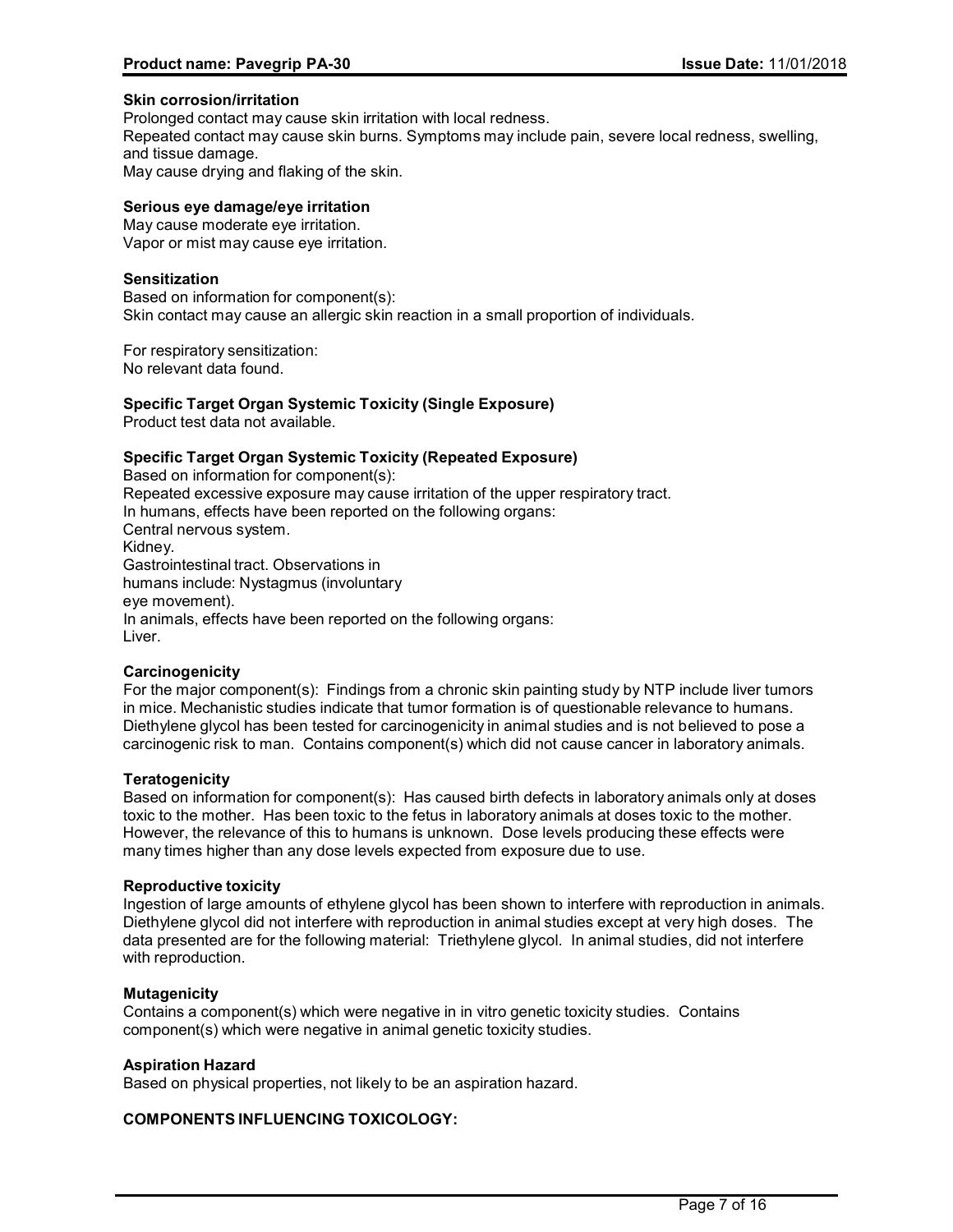## **Triethanolamine**

#### **Acute dermal toxicity**

LD50, Rabbit, > 2,000 mg/kg No deaths occurred at this concentration.

## **Acute inhalation toxicity**

Based on the available data, respiratory irritation was not observed. No deaths occurred following exposure to a saturated atmosphere.

## **Specific Target Organ Systemic Toxicity (Single Exposure)**

Evaluation of available data suggests that this material is not an STOT-SE toxicant.

#### **Ethylene glycol**

**Acute dermal toxicity** LD50, Rabbit, > 10,600 mg/kg

LD50, Mouse, male and female, > 3,500 mg/kg

#### **Acute inhalation toxicity**

At room temperature, exposure to vapor is minimal due to low volatility. With good ventilation, single exposure is not expected to cause adverse effects. If material is heated or areas are poorly ventilated, vapor/mist may accumulate and cause respiratory irritation and symptoms such as headache and nausea.

LC50, Rat, male and female, 6 Hour, dust/mist, > 2.5 mg/l

## **Specific Target Organ Systemic Toxicity (Single Exposure)**

Evaluation of available data suggests that this material is not an STOT-SE toxicant.

#### **Triethylene glycol**

#### **Acute dermal toxicity**

LD50, Rabbit, > 18,016 mg/kg

## **Acute inhalation toxicity**

At room temperature, exposure to vapor is minimal due to low volatility. Mist may cause irritation of upper respiratory tract (nose and throat). Vapor from heated material may cause adverse effects.

LC50, Rat, male and female, 4 Hour, dust/mist, > 5.2 mg/l No deaths occurred at this concentration.

Maximum attainable concentration. LC50, Rat, 4 Hour, dust/mist, > 4.5 mg/l No deaths occurred at this concentration.

#### **Specific Target Organ Systemic Toxicity (Single Exposure)**

Evaluation of available data suggests that this material is not an STOT-SE toxicant.

## **Pentaethylene glycol**

**Acute dermal toxicity** For similar material(s): LD50, Rabbit, 22,600 mg/kg

## **Acute inhalation toxicity**

For similar material(s): No deaths occurred following exposure to a saturated atmosphere.

#### **Specific Target Organ Systemic Toxicity (Single Exposure)**

Available data are inadequate to determine single exposure specific target organ toxicity.

## **Ethoxylated Triethanolamine**

## **Acute dermal toxicity**

The dermal LD50 has not been determined.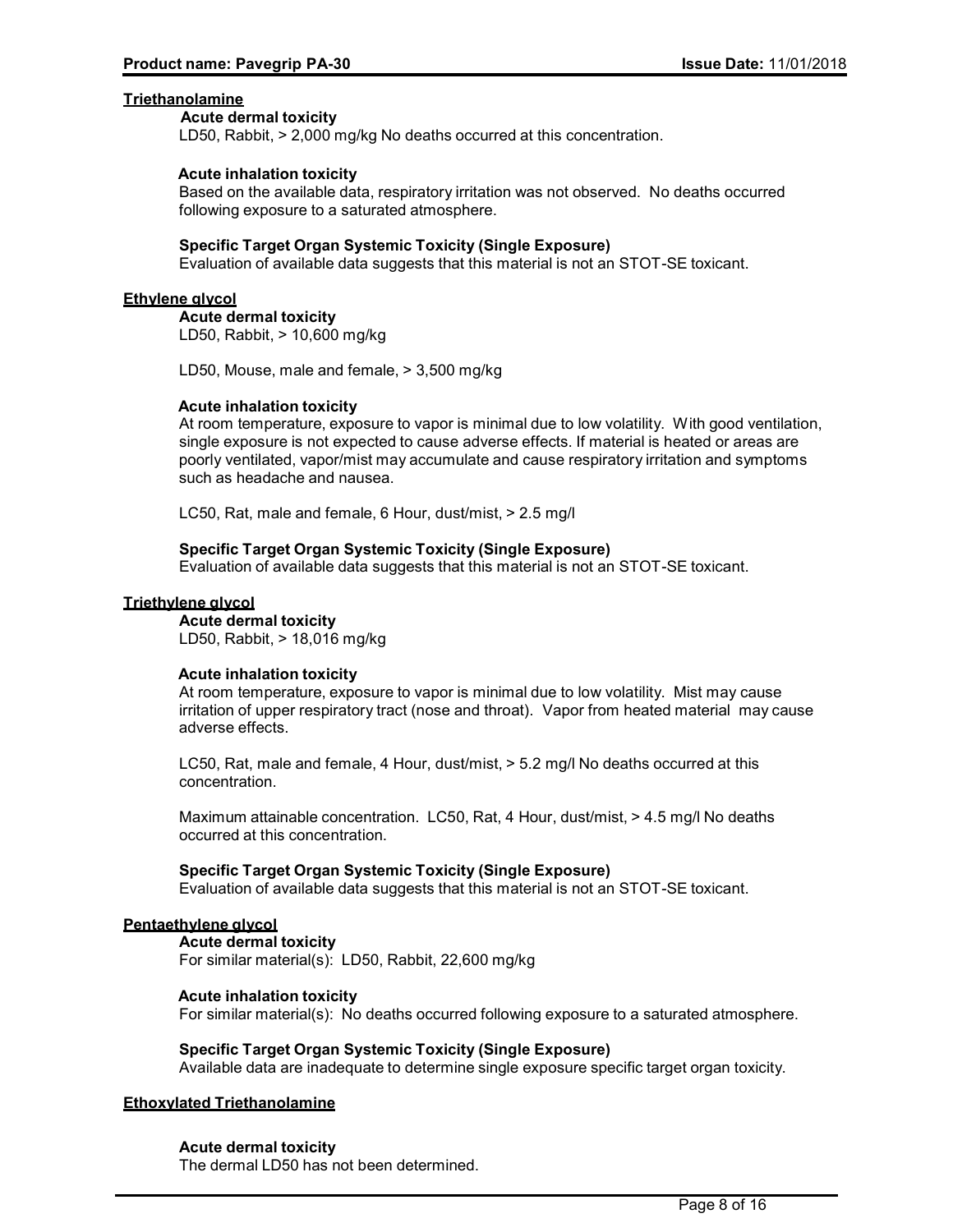## **Acute inhalation toxicity**

The LC50 has not been determined.

## **Diethylene glycol**

**Acute dermal toxicity** LD50, Rabbit, 13,330 mg/kg

## **Acute inhalation toxicity**

LC50, Rat, 4 Hour, dust/mist, > 4.6 mg/l The LC50 value is greater than the Maximum Attainable Concentration. No deaths occurred at this concentration.

## **Specific Target Organ Systemic Toxicity (Single Exposure)**

Evaluation of available data suggests that this material is not an STOT-SE toxicant.

## **Tetraethylene glycol**

**Acute dermal toxicity** LD50, Rabbit, 22,600 mg/kg

## **Acute inhalation toxicity**

No deaths occurred following exposure to a saturated atmosphere.

## **Specific Target Organ Systemic Toxicity (Single Exposure)**

Evaluation of available data suggests that this material is not an STOT-SE toxicant.

## **12. ECOLOGICAL INFORMATION**

*Ecotoxicological information appears in this section when such data is available.*

## **Toxicity**

## **Triethanolamine**

#### **Acute toxicity to fish**

Material is practically non-toxic to aquatic organisms on an acute basis (LC50/EC50/EL50/LL50 >100 mg/L in the most sensitive species tested). May increase pH of aquatic systems to  $>$  pH 10 which may be toxic to aquatic organisms. LC50, Pimephales promelas (fathead minnow), flow-through test, 96 Hour, 11,800 mg/l, OECD Test Guideline 203 or Equivalent

## **Acute toxicity to aquatic invertebrates**

EC50, Ceriodaphnia dubia (water flea), static test, 48 Hour, 609.9 mg/l, OECD Test Guideline 202 or Equivalent

## **Acute toxicity to algae/aquatic plants**

ErC50, alga Scenedesmus sp., static test, 72 Hour, Growth rate inhibition, 512 mg/l, OECD Test Guideline 201 or Equivalent, Test substance: Neutralised product

#### **Toxicity to bacteria**

EC50, activated sludge, 3 Hour, > 1,000 mg/l, OECD 209 Test

## **Chronic toxicity to aquatic invertebrates**

NOEC, Daphnia magna (Water flea), semi-static test, 21 d, number of offspring, 16 mg/l LOEC, Daphnia magna (Water flea), semi-static test, 21 d, number of offspring, 31 mg/l

## **Ethylene glycol**

#### **Acute toxicity to fish**

Material is practically non-toxic to aquatic organisms on an acute basis (LC50/EC50/EL50/LL50 >100 mg/L in the most sensitive species tested). LC50, Pimephales promelas (fathead minnow), static test, 96 Hour, 72,860 mg/l, Other guidelines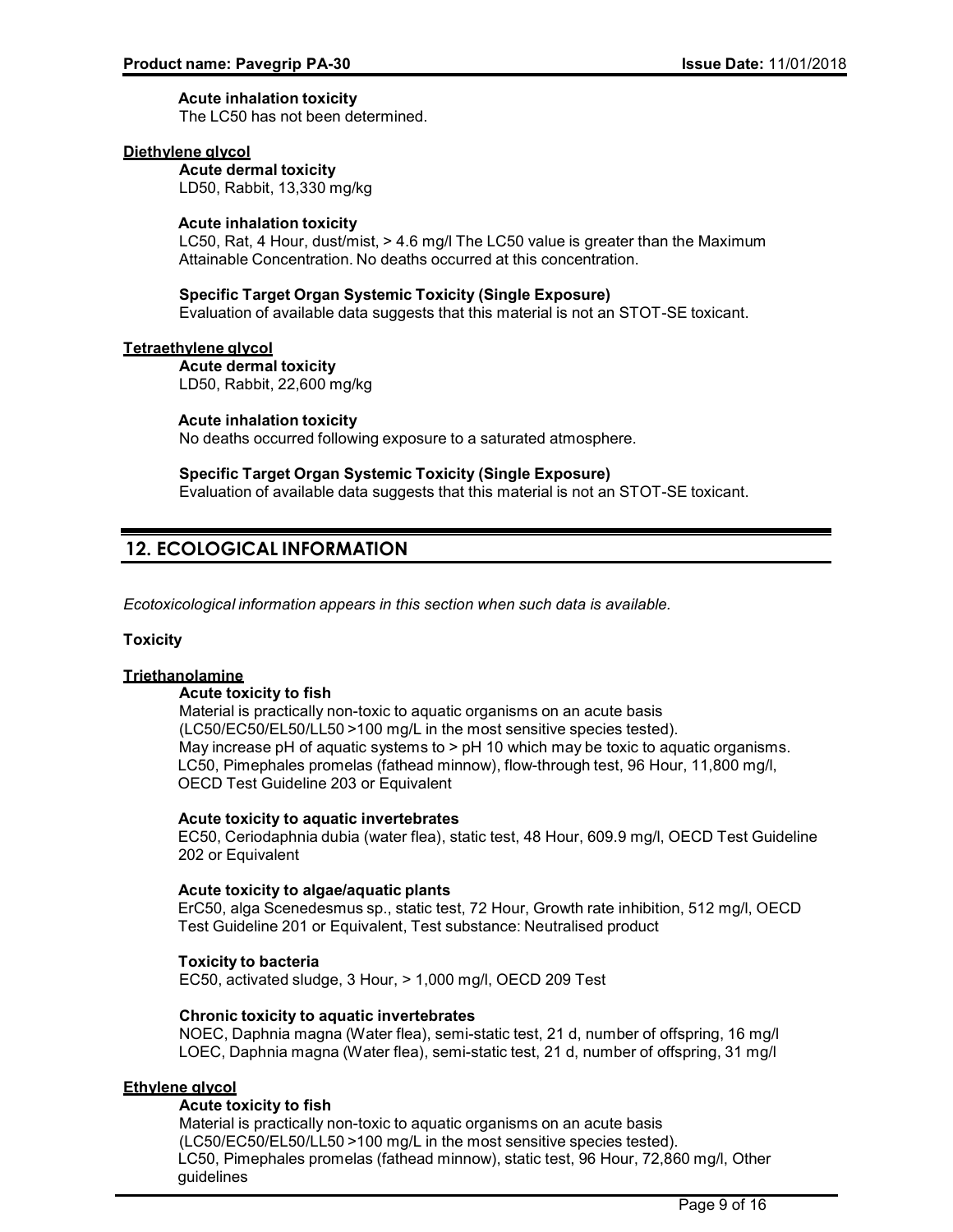## **Acute toxicity to aquatic invertebrates**

EC50, Daphnia magna (Water flea), static test, 48 Hour, > 100 mg/l, OECD Test Guideline 202 or Equivalent

## **Acute toxicity to algae/aquatic plants**

ErC50, Pseudokirchneriella subcapitata (green algae), 96 Hour, Growth rate inhibition, 6,500 - 13,000 mg/l, Other guidelines

#### **Toxicity to bacteria**

EC50, activated sludge, 30 min, 225 mg/l, OECD 209 Test

#### **Triethylene glycol**

#### **Acute toxicity to fish**

Material is practically non-toxic to aquatic organisms on an acute basis (LC50/EC50/EL50/LL50 >100 mg/L in the most sensitive species tested). LC50, Lepomis macrochirus (Bluegill sunfish), static test, 96 Hour, > 10,000 mg/l, Method Not Specified.

LC50, Pimephales promelas (fathead minnow), flow-through test, 96 Hour, 69,800 mg/l, OECD Test Guideline 203 or Equivalent

#### **Acute toxicity to aquatic invertebrates**

EC50, Daphnia magna (Water flea), static test, 48 Hour, > 10,000 mg/l, DIN 38412

#### **Toxicity to bacteria**

EC50, Bacteria, 16 Hour, > 10,000 mg/l

#### **Chronic toxicity to aquatic invertebrates**

NOEC, Daphnia magna (Water flea), semi-static test, 21 d, number of offspring, > 15,000 mg/l ChV (Chronic Value), Daphnia magna (Water flea), semi-static test, 21 d, number of offspring, > 15,000 mg/l

#### **Pentaethylene glycol**

#### **Acute toxicity to fish**

Material is practically non-toxic to aquatic organisms on an acute basis (LC50/EC50/EL50/LL50 >100 mg/L in the most sensitive species tested). LC50, Pimephales promelas (fathead minnow), 96 Hour, > 50,000 mg/l

#### **Acute toxicity to aquatic invertebrates**

EC50, Daphnia magna (Water flea), 48 Hour, > 20,000 mg/l

#### **Acute toxicity to algae/aquatic plants**

EC50, Pseudokirchneriella subcapitata (green algae), 72 Hour, Growth inhibition (cell density reduction), > 100 mg/l

## **Toxicity to bacteria**

IC50, Bacteria, 16 Hour, > 5,000 mg/l

#### **Ethoxylated Triethanolamine**

**Acute toxicity to fish** No relevant information found.

## **Diethylene glycol**

## **Acute toxicity to fish**

Material is practically non-toxic to aquatic organisms on an acute basis (LC50/EC50/EL50/LL50 >100 mg/L in the most sensitive species tested). LC50, Pimephales promelas (fathead minnow), flow-through test, 96 Hour, 75,200 mg/l, OECD Test Guideline 203 or Equivalent

#### **Toxicity to bacteria**

EC50, activated sludge, 3 Hour, > 1,000 mg/l, OECD 209 Test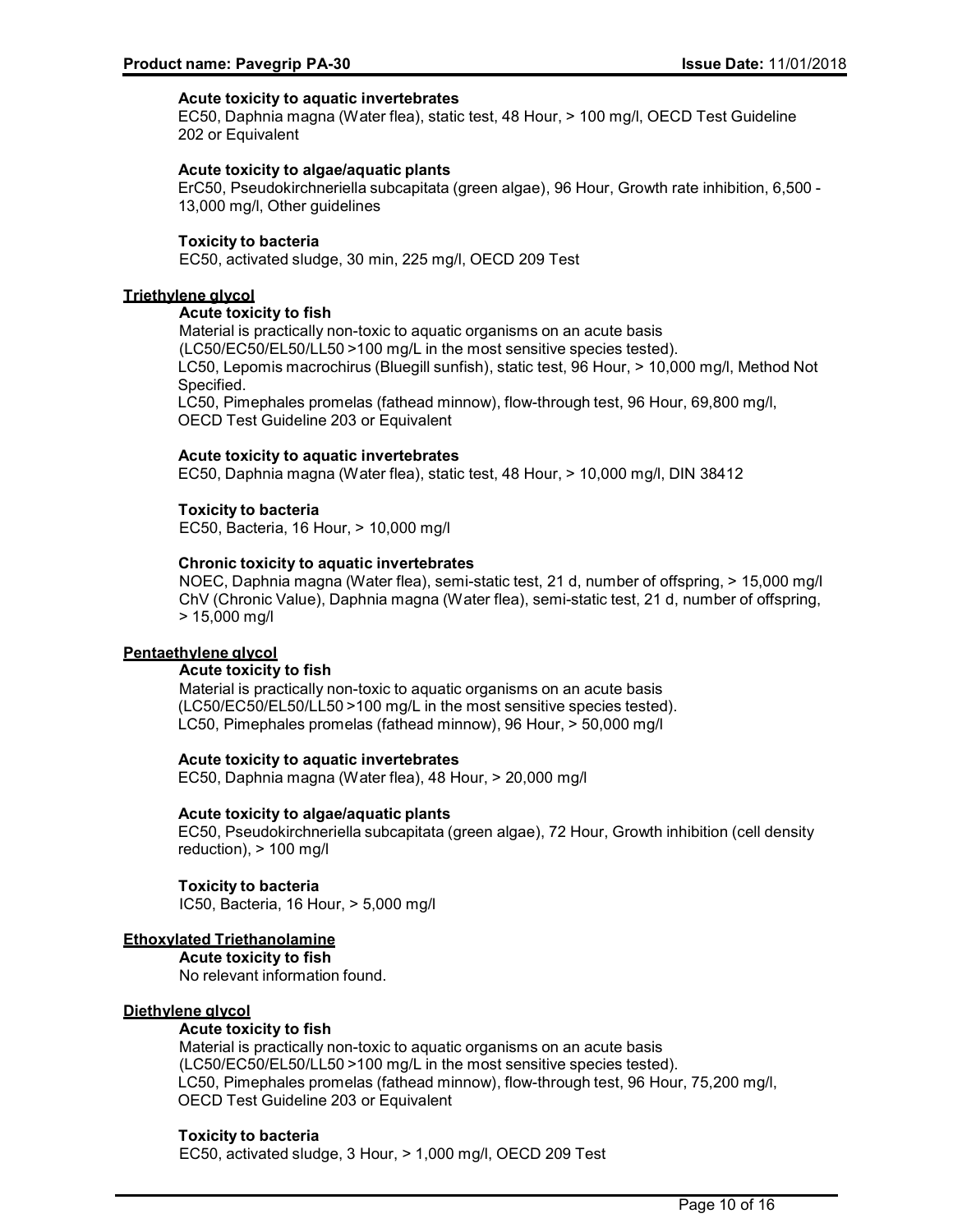## **Tetraethylene glycol**

## **Acute toxicity to fish**

Material is practically non-toxic to aquatic organisms on an acute basis (LC50/EC50/EL50/LL50 >100 mg/L in the most sensitive species tested). LC50, Pimephales promelas (fathead minnow), static test, 96 Hour, > 10,000 mg/l, OECD Test Guideline 203 or Equivalent

## **Acute toxicity to aquatic invertebrates**

LC50, Daphnia magna (Water flea), static test, 48 Hour, 7,746 mg/l, OECD Test Guideline 202 or Equivalent LC50, Brine shrimp (Artemia salina), static test, 24 Hour, > 10,000 mg/l, OECD Test Guideline 202 or Equivalent

## **Acute toxicity to algae/aquatic plants**

EC50, Skeletonema costatum, static test, 72 Hour, Biomass, > 100 mg/l, OECD Test Guideline 201 or Equivalent EC50, Pseudokirchneriella subcapitata (green algae), static test, 96 Hour, Biomass, > 1,000 mg/l, OECD Test Guideline 201 or Equivalent

## **Toxicity to bacteria**

EC50, Bacteria, 7,500 mg/l

## **Persistence and degradability**

## **Triethanolamine**

**Biodegradability:** Material is readily biodegradable. Passes OECD test(s) for ready biodegradability. Material is ultimately biodegradable (reaches > 70% mineralization in OECD test(s) for inherent biodegradability). 10-day Window: Pass **Biodegradation:** 97 % **Exposure time:** 28 d **Method:** OECD Test Guideline 301A or Equivalent 10-day Window: Not applicable **Biodegradation:** 89 % **Exposure time:** 14 d **Method:** OECD Test Guideline 302B or Equivalent

**Theoretical Oxygen Demand:** 2.04 mg/mg

## **Photodegradation**

**Test Type:** Half-life (indirect photolysis) **Sensitizer:** OH radicals **Atmospheric half-life:** 0.097 d **Method:** Estimated.

## **Ethylene glycol**

**Biodegradability:** Material is readily biodegradable. Passes OECD test(s) for ready biodegradability. Material is ultimately biodegradable (reaches > 70% mineralization in OECD test(s) for inherent biodegradability). 10-day Window: Pass **Biodegradation:** 90 - 100 % **Exposure time:** 10 d **Method:** OECD Test Guideline 301A or Equivalent 10-day Window: Not applicable **Biodegradation:** 90 % **Exposure time:** 1 d **Method:** OECD Test Guideline 302B or Equivalent

**Theoretical Oxygen Demand:** 1.29 mg/mg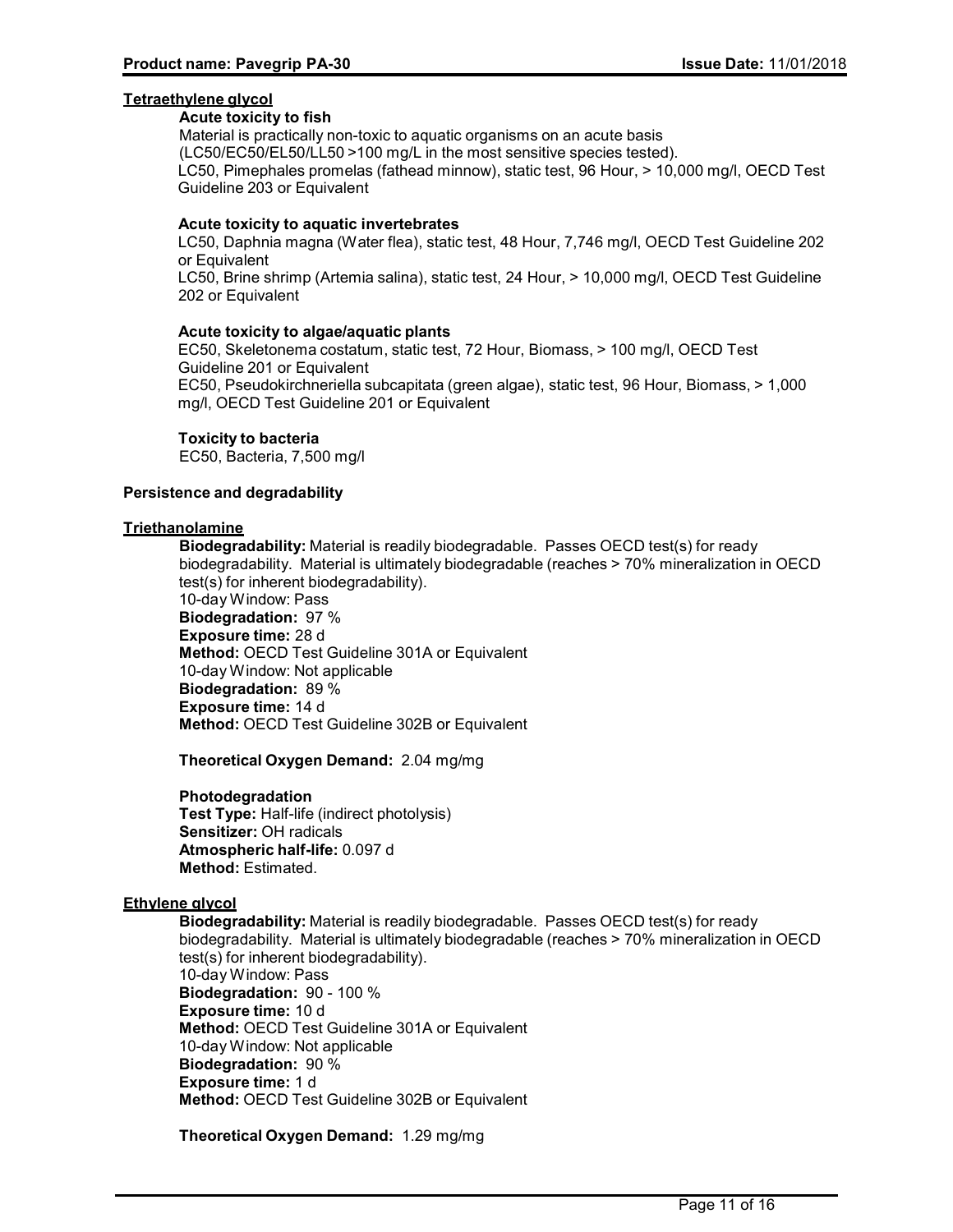## **Triethylene glycol**

**Biodegradability:** Material is ultimately biodegradable (reaches > 70% mineralization in OECD test(s) for inherent biodegradability). Material is readily biodegradable. Passes OECD test(s) for ready biodegradability. 10-day Window: Pass **Biodegradation:** 90 - 100 % **Exposure time:** 10 d **Method:** OECD Test Guideline 301A or Equivalent 10-day Window: Not applicable **Biodegradation:** > 70 % **Exposure time:** 2 - 14 d **Method:** OECD Test Guideline 302B or Equivalent

**Theoretical Oxygen Demand:** 1.60 mg/mg

## **Biological oxygen demand (BOD)**

| <b>Incubation</b><br>Time | <b>BOD</b>  |
|---------------------------|-------------|
| 5 d                       | $12 - 32%$  |
| 10 d                      | 15 - 64 %   |
| 20 Y                      | $17 - 86 %$ |

## **Photodegradation**

**Test Type:** Half-life (indirect photolysis) **Sensitizer:** OH radicals **Atmospheric half-life:** 10.6 Hour **Method:** Estimated.

## **Pentaethylene glycol**

**Biodegradability:** Biodegradation under aerobic static laboratory conditions is moderate (BOD20 or BOD28/ThOD between 10 and 40%).

**Theoretical Oxygen Demand:** 1.68 mg/mg

**Chemical Oxygen Demand:** 1.68 mg/mg

## **Biological oxygen demand (BOD)**

| <b>Incubation</b><br>Time | <b>BOD</b> |
|---------------------------|------------|
| 5 d                       | 3%         |
| 10d                       | 11 %       |
| 20d                       | 34%        |

## **Photodegradation**

**Test Type:** Half-life (indirect photolysis) **Sensitizer:** OH radicals **Atmospheric half-life:** 2 Hour **Method:** Estimated.

## **Ethoxylated Triethanolamine**

**Biodegradability:** Expected to degrade slowly in the environment.

## **Diethylene glycol**

**Biodegradability:** Material is readily biodegradable. Passes OECD test(s) for ready biodegradability. Material is ultimately biodegradable (reaches > 70% mineralization in OECD test(s) for inherent biodegradability). 10-day Window: Pass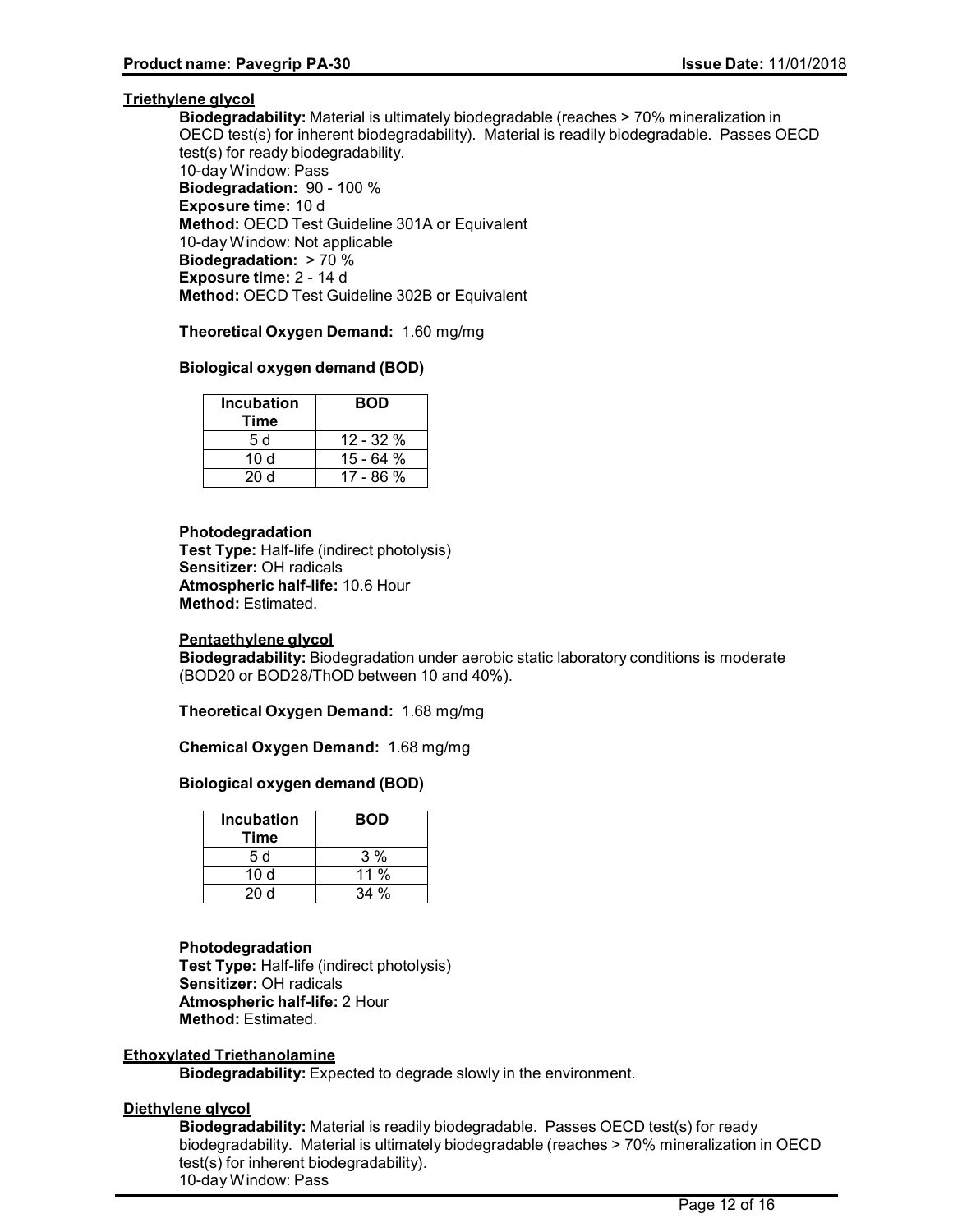**Biodegradation:** 90 - 100 % **Exposure time:** 20 d **Method:** OECD Test Guideline 301A or Equivalent 10-day Window: Not applicable **Biodegradation:** 82 - 98 % **Exposure time:** 28 d **Method:** OECD Test Guideline 302C or Equivalent

## **Theoretical Oxygen Demand:** 1.51 mg/mg Estimated.

## **Tetraethylene glycol**

**Biodegradability:** Biodegradation under aerobic static laboratory conditions is high (BOD20 or BOD28/ThOD > 40%).

## **Theoretical Oxygen Demand:** 1.65 mg/mg Calculated.

## **Biological oxygen demand (BOD)**

| <b>Incubation</b><br>Time | <b>BOD</b> |
|---------------------------|------------|
| .5 d                      | $& 2.5 \%$ |
| 10d                       | $3\%$      |
| 20d                       | 43%        |

## **Photodegradation Test Type:** Half-life (indirect photolysis) **Sensitizer:** OH radicals **Atmospheric half-life:** 2.55 Hour **Method:** Estimated.

## **Bioaccumulative potential**

## **Triethanolamine**

**Bioaccumulation:** Bioconcentration potential is low (BCF < 100 or Log Pow < 3). **Partition coefficient: n-octanol/water(log Pow):** -2.3 at 25 °C Measured **Bioconcentration factor (BCF):** < 3.9 Cyprinus carpio (Carp) 42 d Measured

## **Ethylene glycol**

**Bioaccumulation:** Bioconcentration potential is low (BCF < 100 or Log Pow < 3). **Partition coefficient: n-octanol/water(log Pow):** -1.36 Measured

## **Triethylene glycol**

**Bioaccumulation:** Bioconcentration potential is low (BCF < 100 or Log Pow < 3). **Partition coefficient: n-octanol/water(log Pow):** -1.75 Estimated.

## **Pentaethylene glycol**

**Bioaccumulation:** Bioconcentration potential is low (BCF < 100 or Log Pow < 3). **Partition coefficient: n-octanol/water(log Pow):** -2.30 Estimated.

## **Ethoxylated Triethanolamine**

**Bioaccumulation:** No relevant data found.

## **Diethylene glycol**

**Bioaccumulation:** Bioconcentration potential is low (BCF < 100 or Log Pow < 3). **Partition coefficient: n-octanol/water(log Pow):** -1.98 at 20 °C Estimated. **Bioconcentration factor (BCF):** 100 Fish. Measured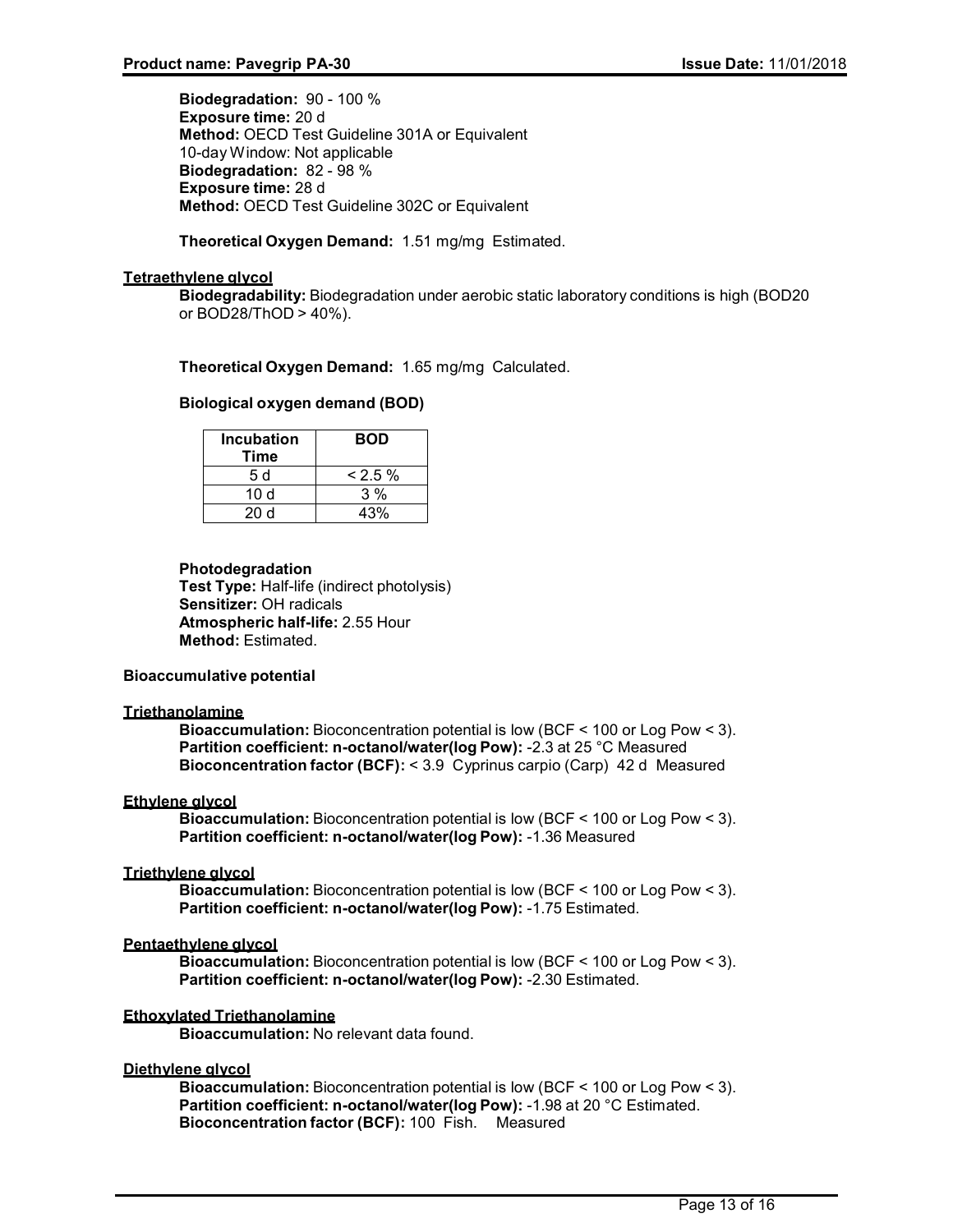## **Tetraethylene glycol**

**Bioaccumulation:** Bioconcentration potential is low (BCF < 100 or Log Pow < 3). **Partition coefficient: n-octanol/water(log Pow):** -2.02 Estimated. **Bioconcentration factor (BCF):** 3.2 Fish. Estimated.

## **Mobility in soil**

## **Triethanolamine**

Potential for mobility in soil is very high (Koc between 0 and 50). **Partition coefficient(Koc):** 10 Estimated.

## **Ethylene glycol**

Given its very low Henry's constant, volatilization from natural bodies of water or moist soil is not expected to be an important fate process. Potential for mobility in soil is very high (Koc between 0 and 50). **Partition coefficient(Koc):** 1 Estimated.

## **Triethylene glycol**

Given its very low Henry's constant, volatilization from natural bodies of water or moist soil is not expected to be an important fate process.

Potential for mobility in soil is very high (Koc between 0 and 50). **Partition coefficient(Koc):** 10 Estimated.

## **Pentaethylene glycol**

Given its very low Henry's constant, volatilization from natural bodies of water or moist soil is not expected to be an important fate process. Potential for mobility in soil is very high (Koc between 0 and 50). **Partition coefficient(Koc):** 10 Estimated.

## **Ethoxylated Triethanolamine**

No relevant data found.

## **Diethylene glycol**

Given its very low Henry's constant, volatilization from natural bodies of water or moist soil is not expected to be an important fate process. Potential for mobility in soil is very high (Koc between 0 and 50). **Partition coefficient(Koc):** < 1 Estimated.

## **Tetraethylene glycol**

Given its very low Henry's constant, volatilization from natural bodies of water or moist soil is not expected to be an important fate process. Potential for mobility in soil is very high (Koc between 0 and 50). **Partition coefficient(Koc):** < 0 Estimated.

## **13. DISPOSAL CONSIDERATIONS**

**Disposal methods:** DO NOT DUMP INTO ANY SEWERS, ON THE GROUND, OR INTO ANY BODY OF WATER. All disposal practices must be in compliance with all Federal, State/Provincial and local laws and regulations. Regulations may vary in different locations. Waste characterizations and compliance with applicable laws are the responsibility solely of the waste generator. WE HAVE NO CONTROL OVER THE MANAGEMENT PRACTICES OR MANUFACTURING PROCESSES OF PARTIES HANDLING OR USING THIS MATERIAL. THE INFORMATION PRESENTED HERE PERTAINS ONLY TO THE PRODUCT AS SHIPPED IN ITS INTENDED CONDITION AS DESCRIBED IN MSDS SECTION: Composition Information. FOR UNUSED & UNCONTAMINATED PRODUCT, the preferred options include sending to a licensed, permitted: Recycler. Reclaimer. Incinerator or other thermal destruction device. As a service to our customers, we can provide names of information resources to help identify waste management companies and other facilities which recycle, reprocess or manage chemicals or plastics, and that manage used drums. Please contact our Customer Information Group (telephone number in Section 1 of this document) for further details.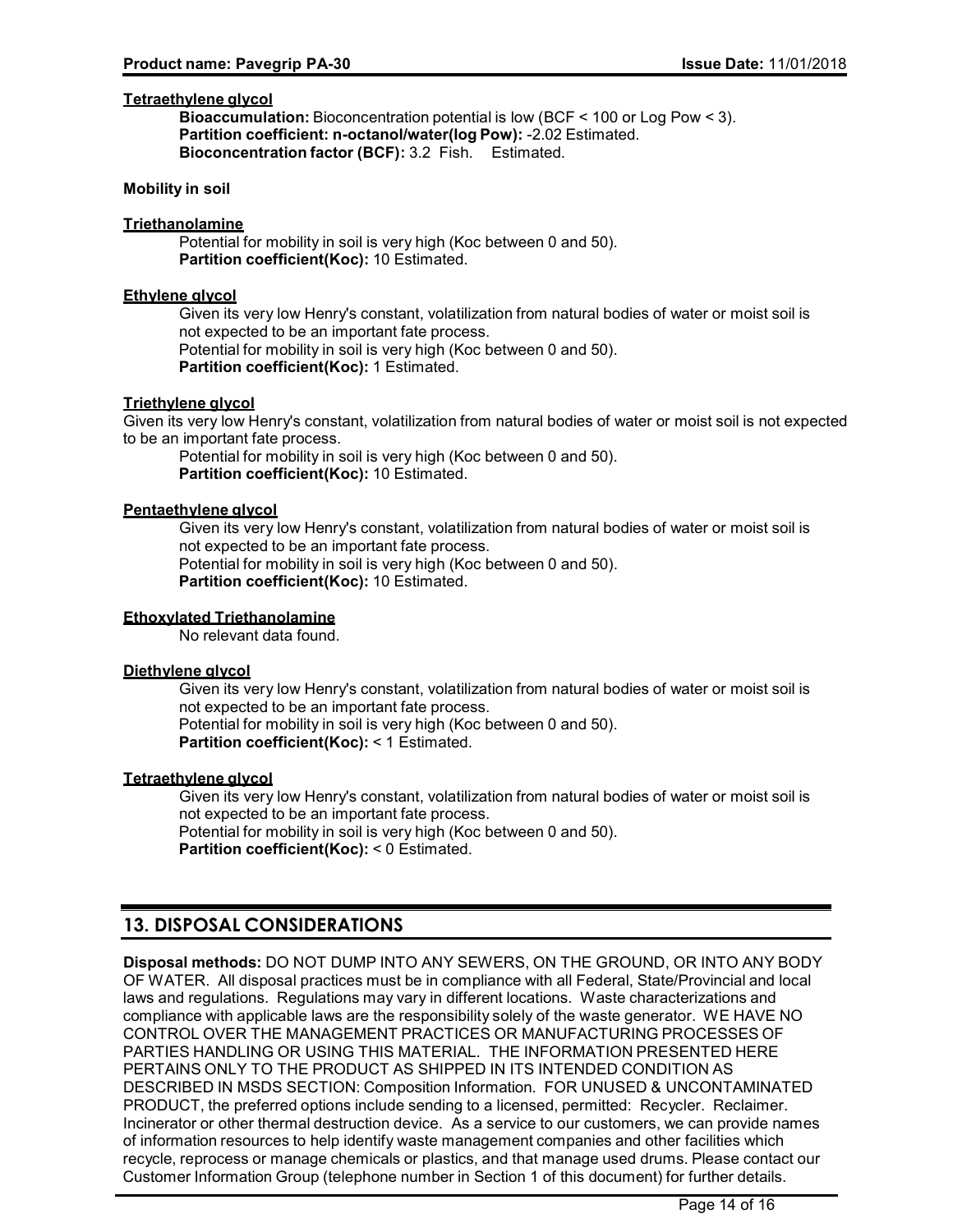## **14. TRANSPORT INFORMATION**

#### **DOT**

| Proper shipping name | OTHER REGULATED SUBSTANCES, LIQUID, |
|----------------------|-------------------------------------|
|                      | N.O.S. (Ethylene glycol)            |
| UN number            | NA 3082                             |
| <b>Class</b>         | 9                                   |
| Packing group        | Ш                                   |

**Reportable Quantity**Ethylene glycol

 **Classification for SEA transport (IMO-IMDG):** Not regulated for transport

#### **Transport in bulk according to Annex I or II of MARPOL 73/78 and the IBC or IGC Code**

Consult IMO regulations before transporting ocean bulk

#### **Classification for AIR transport (IATA/ICAO):**

Not regulated for transport

This information is not intended to convey all specific regulatory or operational requirements/information relating to this product. Transportation classifications may vary by container volume and may be influenced by regional or country variations in regulations. Additional transportation system information can be obtained through an authorized sales or customer service representative. It is the responsibility of the transporting organization to follow all applicable laws, regulations and rules relating to the transportation of the material.

## **15. REGULATORY INFORMATION**

#### **OSHA Hazard Communication Standard**

This product is a "Hazardous Chemical" as defined by the OSHA Hazard Communication Standard, 29 CFR 1910.1200.

**Superfund Amendments and Reauthorization Act of 1986 Title III (Emergency Planning and Community Right-to-Know Act of 1986) Sections 311 and 312** Acute Health Hazard Chronic Health Hazard **Superfund Amendments and Reauthorization Act of 1986 Title III (Emergency Planning and**

**Community Right-to-Know Act of 1986) Section 313** This product contains the following substances which are subject to the reporting requirements of Section 313 of Title III of the Superfund Amendments and Reauthorization Act of 1986 and which are listed in 40 CFR 372.

**Components CASRN**

Ethylene glycol 107-21-1

| Comprehensive Environmental Response, Compensation, and Liability Act of 1980 (CERCLA) |                |             |  |
|----------------------------------------------------------------------------------------|----------------|-------------|--|
| <b>Section 103</b>                                                                     |                |             |  |
| Calculated RQ exceeds reasonably attainable upper limit.                               |                |             |  |
| <b>Components</b>                                                                      | <b>CASRN</b>   | <b>RQ</b>   |  |
| Ethylene glycol                                                                        | $107 - 21 - 1$ | 5000 lbs RQ |  |